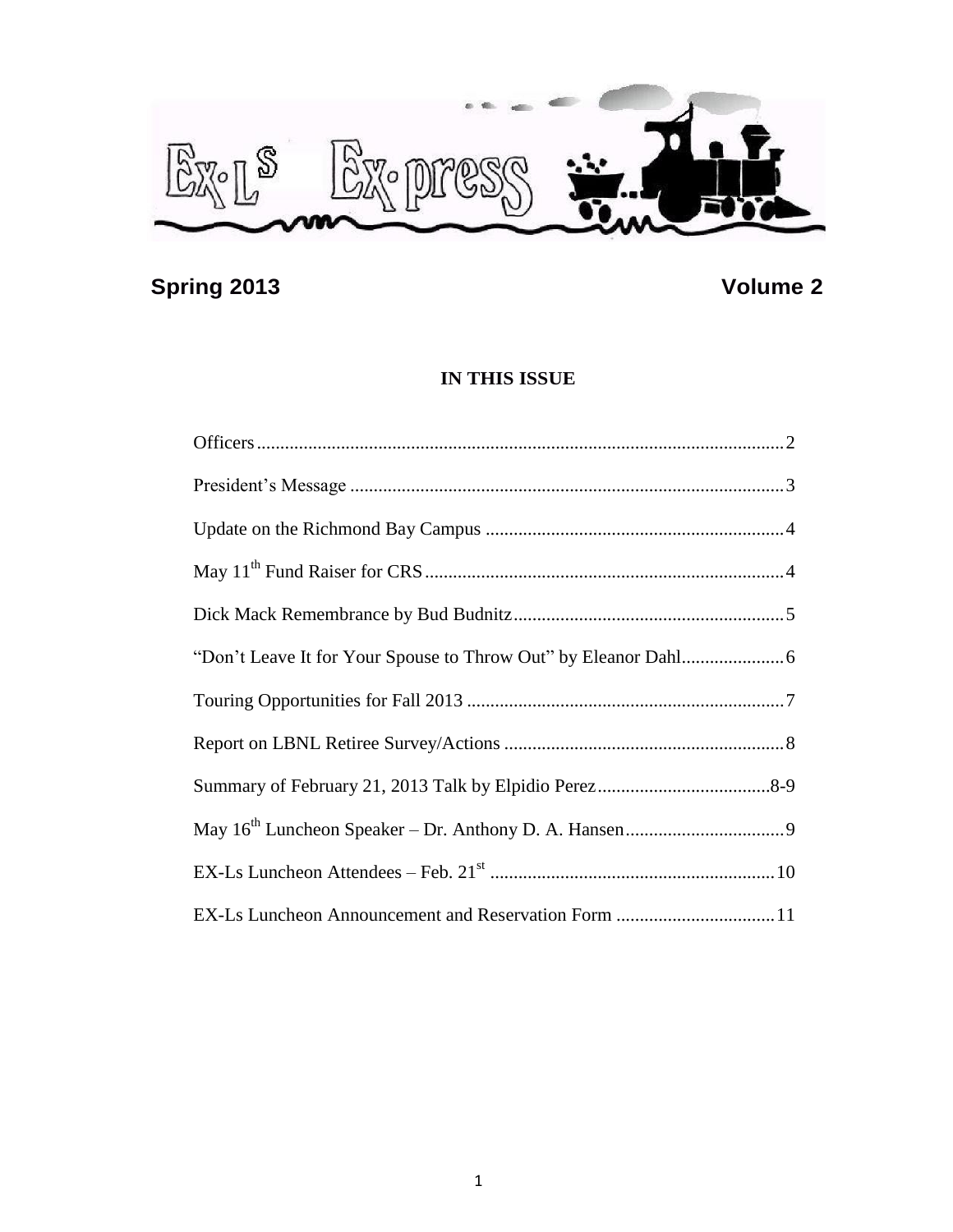# **EX-Ls EXPRESS – Winter 2013**

Published Quarterly at the end of January, April, July, and October Editor: Louise Vogelsberg

*Deadline for Newsletter submittals is 7 days after the Board meeting.*

#### **EX-Ls BOARD OF DIRECTORS**

| President:                                        | Joseph Jaklevic           |
|---------------------------------------------------|---------------------------|
| 1 <sub>st</sub> Vice President:                   | <b>Trudy Forte</b>        |
| 2 <sub>nd</sub> Vice President:                   | Connie Grondona           |
| Secretary:                                        | Karen Springsteen         |
| Treasurer:                                        | Kay Bristol               |
| Membership:                                       | <b>Patti Power-Risius</b> |
| Activities:                                       | Vicky Jared               |
| <b>LBNL</b> Liaison:                              | <b>Armando Viramontes</b> |
| <b>CUCRA/AROHE Representative:</b>                | Janis Dairiki             |
| <b>UCBRC</b> Policy Board:                        | Richard Sexto             |
|                                                   | Joe Jaklevic              |
| <b>UCBRC</b> Liaison:                             | Patrick Cullinane         |
| Editor EX-Ls EXPRESS:                             | Louise Vogelsberg         |
| Webmaster $-\underline{\text{www.lbl.gov/EX-Ls}}$ | <b>Richard Baker</b>      |

#### **PAST PRESIDENTS:**

| Ken Mirk – 1999             |
|-----------------------------|
| Paul Hernandez - 1998       |
| Clay Sealy $-$ 1996-1998    |
| Igor Blake - 1994-1996      |
| Conway Peterson - 1992-1994 |
| Howard Browne - 1990-1992   |
| Ethel Skyrdlinski - 1989    |
| Al Amon - 1988              |
| Ken Lou $-1987$             |
| Virginia Cherniak - 1986    |
| Bill Bigelow - 1985         |
| Ted Bowers - 1981-1984      |
|                             |

#### **WELCOME NEW MEMBERS THIS QUARTER**

Tony Linnard Martin Pollard Nancy Brown Phil Phythian

# **EX-Ls Honorary Life Members**

Shirley Ashley Inge Henle Esther Colwell Bud Larsh

# **2013 CALENDAR OF BOARD MEETINGS & LUNCHEONS:**

| <b>Board:</b> | Luncheons:  |
|---------------|-------------|
| April 11      | May16       |
| July 11       | August 15   |
| October 10    | November 21 |

Board Meetings start at **3:00 p.m.** on the dates listed above, usually in 54-130B (that's in the conference room addition to Perseverence Hall at the Cafeteria) at the Lab, but subject to change at the last minute, so check with a Board member if you plan on attending. We welcome attendance by interested members.

#### **OFFICE ADDRESS:**

**Our mailing address is:** LBNL EX-Ls 1925 Walnut Street #1550 Berkeley, CA 94720

**Photo Site:** http://.picasaweb.google.com/exLpics **Photo Czar:** Ned Dairiki

**Website:** [www.lbl.gov/EX-Ls](http://www.lbl.gov/EX-Ls) **Webmaster:** Richard Baker [\(xrobaker@comcast.net\)](mailto:xrobaker@comcast.net)

# **MEMBERS DECEASED IN 2013**

Dick A. Mack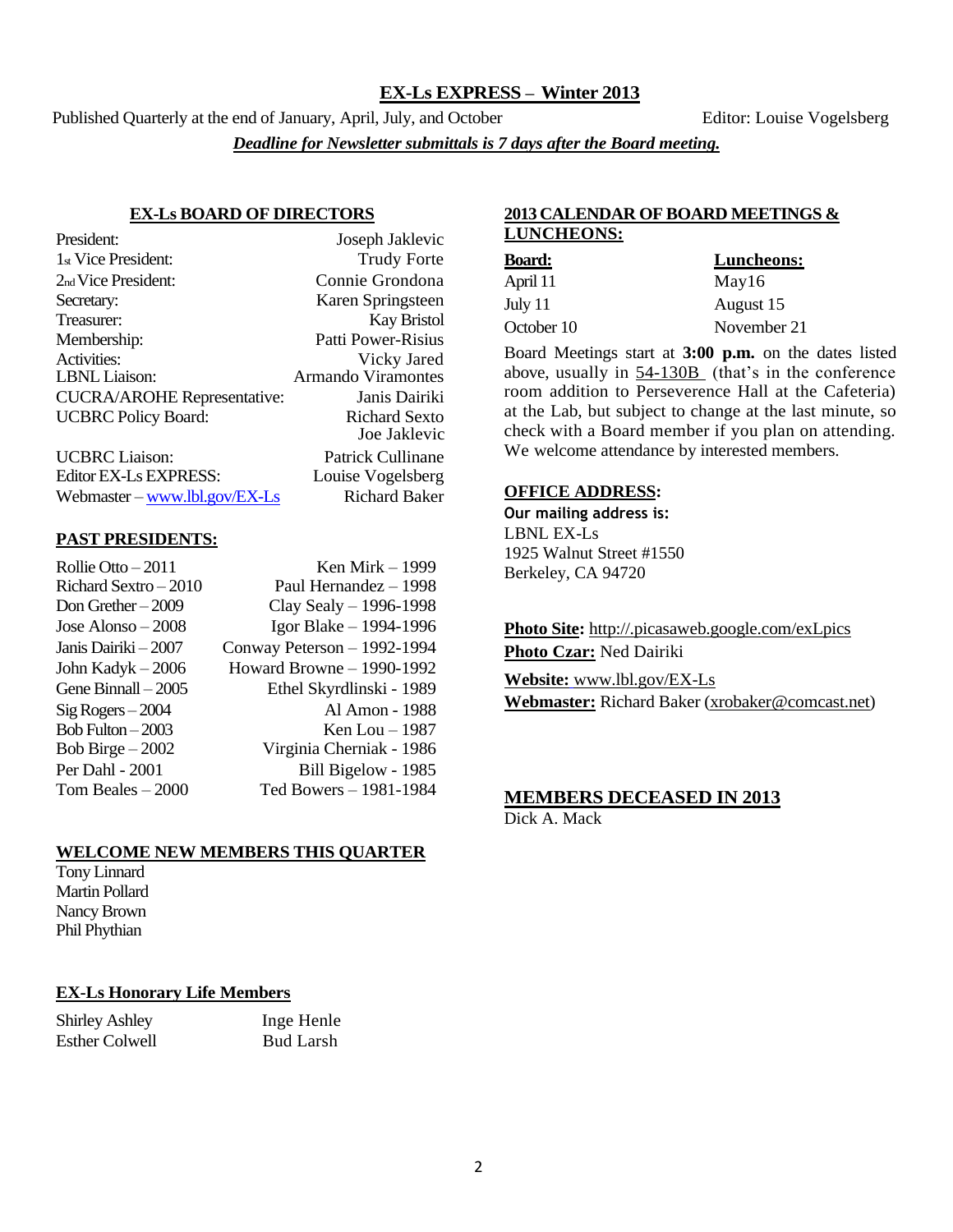There have been a number of important developments in the past few months that should be of interest to EX-Ls members. Much of the activity stems from the completion and publication of the retiree survey. For a summary of the survey results and instructions for its access, refer to the article by Janis Dairiki elsewhere in the Newsletter.

Particularly noteworthy has been the interest and positive response elicited from Laboratory management with whom the results were shared. On February 4, the EX-Ls officers held their annual meeting with Rebecca Rishell, Deputy Chief Operating Officer, to update her on EX-Ls activities in general with particular emphasis on the survey results. On February 25, Janis Dairiki, Rich Sextro and I met with Deputy Laboratory Director Horst Simon to discuss the survey and respond to his comments. In both cases, much of the discussion was focused on exploring mechanisms whereby connections between retirees and the Laboratory could be maintained and enhanced. One point of discussion was the communication of Lab activities to members of the EX-Ls and other interested retirees. The other was whether there could be expanded opportunities for retirees to remain connected to the Laboratory through volunteer participation in collaborative projects. Both of these topics had been highlighted from the survey as retiree interests.

With respect to communication of Lab activities to retirees, a proposal under discussion is to designate one of the annual luncheons as an opportunity for the Laboratory to designate a guest speaker who would update the Ex-Ls concerning new initiatives and other activities of general interest. In the past, we have had occasional talks from current Lab directors that have proven to be quite successful in terms of EX-Ls member interest. There have also been presentations describing specific Lab projects such as the Bevatron demolition and Next Generation Light Source that seem to have attracted similar interest. The current proposal would be to formalize these talks into a recurring event with more Lab involvement in providing appropriate speakers. There is also discussion of combining this with a reception for recent retirees to welcome them to the retirement community, introduce them to the EX-Ls organization and provide information about retiree resources. These ideas were discussed at the most recent Board of Director's meeting where considerable interest and enthusiasm were expressed.

A second topic was directed to exploring mechanisms whereby retirees could volunteer to serve as a resource to the Laboratory in specific projects with joint participation. In the recent past, EX-Ls members have participated in such Lab sponsored events as the Open

House and Wellness Fair. We are in the process of exploring other opportunities where a wider group of EX-Ls might become involved. One suggestion that triggered considerable mutual interest was the possibility of a Lab history project in which retirees are called upon to reflect upon their experience at the Lab and integrate this and other information into a Lab history. Following discussions at the recent Board meeting, an informal committee consisting of Rich Sextro, Janis Dairiki and myself has been formed to explore options. EX-Ls members are encouraged to contribute ideas as to how such a project might be structured. Our goal is to generate an informal proposal to take to the Lab to solicit their support and involvement. It is recognized that individuals from both the Laboratory and the retirement community would need to be committed to the success of such a project. Again, I remind members that here is an opportunity that requires volunteers. Hopefully, interest in Lab history is sufficiently important that members will be available.

In the last president's message I commented on proposed changes in the processing of retiree health care inquiries. On March 26, an announcement was made in the Today at Berkeley Laboratory (TABL) website that effective April 1 retiree health coverage processing and inquiries will be transferred from LBNL Human Resources to the University of California Office of the President's Retirement Administration Service Center (RASC) in Oakland. This includes the Health Care Facilitator position formerly located at LBNL. The RASC unit also supports retirement services for current Lab employees. They will also be providing support for our Lab retirees and their eligible family members/dependents concerning their UC-sponsored health benefits coverage, including Medicare benefits coordination. The message goes on to comment that RASC has a proven track record of meeting employee needs. Approximately 90% of UC employees using RASC for retirement services have rated them as satisfactory or better and would recommend them to other employees.

In response to a request from the EX-Ls, Bharat Parikh, LBNL HR Benefits Representative, and Michael Waldman, UCOP Manager of RASC-Retirement Administration Service Center explained the changes to the Board at our most recent meeting. In brief, the changes were dictated largely by budgetary constraints within LBNL caused by, among other factors, congressional sequestration. We were assured by Michael Waldman from UCOP that the services provided would continue to be effective and that the satisfaction level of current RASC users was high. One remaining question is how members of the LBNL retiree community who don't follow TABL become aware of these changes. We were (continued on page 4)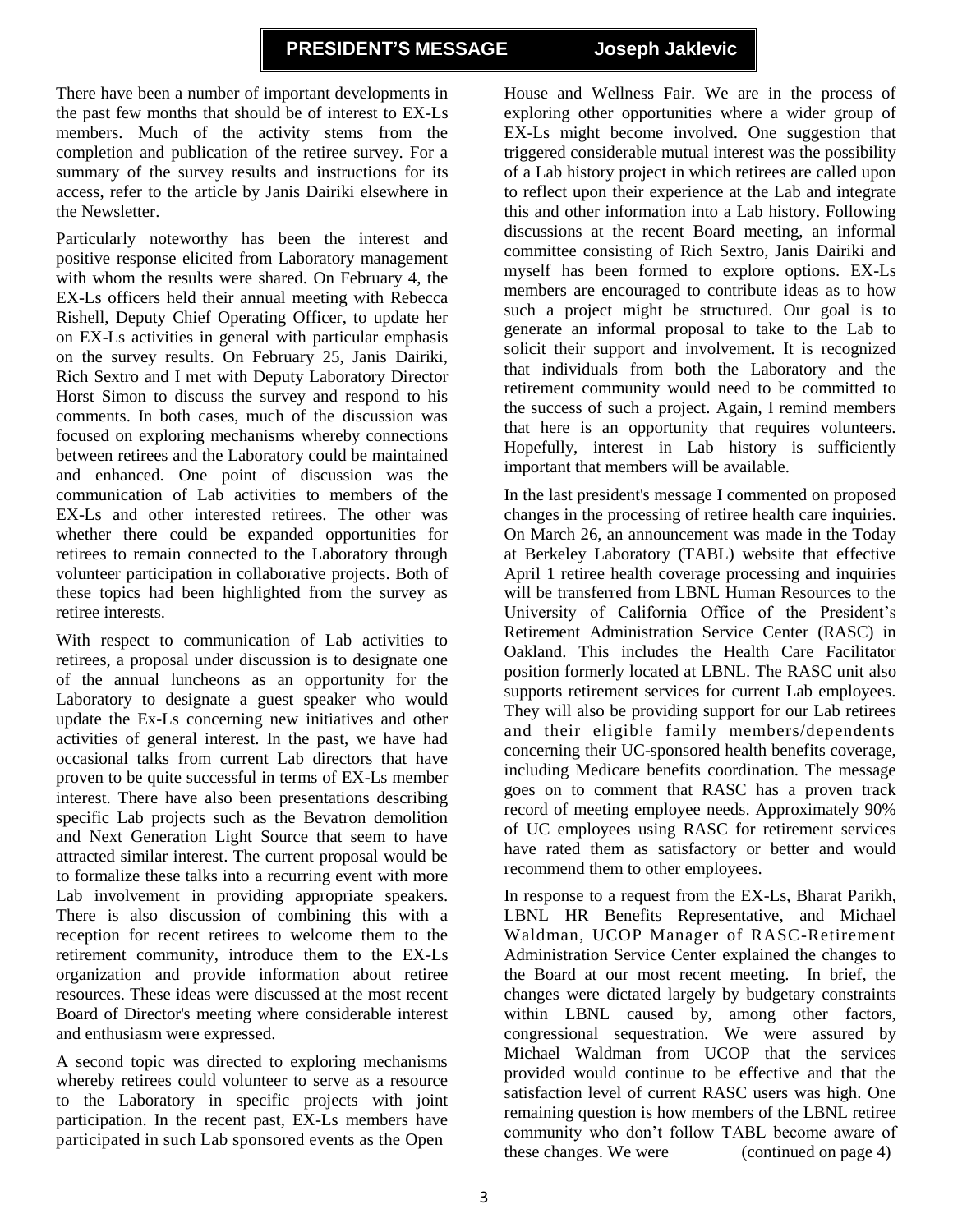assured that the Laboratory would work with the EX-Ls and UCBRC to contact retirees with this message.

Finally, I would like to point out that we have another outstanding speaker lined up for the May luncheon. Tony Hansen is a former Lab employee known to many of us. He will be describing elements of his very interesting career as a globe-circling air pollution analyst. Having listened to presentations by Tony in the past, I can assure members that they will be entertained, amused and informed.

# **UPDATE ON THE RICHMOND BAY CAMPUS:**

University of California leaders in January 2012, after an extensive review process, identified the Richmond Field Station as the preferred site for Lawrence Berkeley National Laboratory's second campus. The site would initially integrate Berkeley Lab's biosciences programs currently in leased space. The site presents an excellent opportunity to solve the Lab's pressing space problems while allowing for long term growth and maintaining the 80-year tradition of close cooperation with the UC Berkeley Campus. The site will remain a "preferred site" until completion of planning and environmental reviews and final approvals from UC Regents and the U.S. Department of Energy. The Lab started the first phase of formal environmental document process in January and is continuing through this year and into early spring next year.

#### **Earth Day**

April 22nd is Earth Day. In lieu of a fair this year, Sustainable Berkeley Lab has planned a series of events over the week. These talks, demonstrations, panels, exhibitions, and movies all focus on environmentally sustainable practices for both the workplace and at home. You can see one of the seminars via video streaming, or stop by one of the events to learn how you can make a positive impact.

# Visit the website

[https://commons.lbl.gov/display/sustainlbl/Upcoming+E](https://commons.lbl.gov/display/sustainlbl/Upcoming+Events) [vents](https://commons.lbl.gov/display/sustainlbl/Upcoming+Events) for more information and updates [\(https://commons.lbl.gov/display/sustainlbl/Upcoming+](https://commons.lbl.gov/display/sustainlbl/Upcoming+Events)) [Events\).](https://commons.lbl.gov/display/sustainlbl/Upcoming+Events))

# Armando Viramontes

#### **\*MAY 11 FUND RAISER FOR CRS\***

Community Resources for Science (CRS), the organization which EX-Ls supported in 2012 with its annual donation, is sponsoring a fund-raising event at Oliver Ranch in Sonoma County. You may remember that CRS is working with elementary teachers to improve science education and there is more about that in the last paragraph.

But first, the Board and Staff of CRS invite you to join them for a special day featuring an exclusive, private tour of Oliver Ranch on Saturday, May 11, 2013. You will join collector Steve Oliver for a personal tour of his picturesque 100-acre property in the Alexander Valley featuring 18 remarkable site-specific installations by artists, including: Andy Goldsworthy, Ann Hamilton, Bruce Nauman, Martin Puryear, and Richard Serra. One of the best kept secrets -- and most exclusive art tours - in the Bay Area. (Learn more about Oliver Ranch here: [www.oliverranchfoundation.org](http://www.oliverranchfoundation.org/) )

The tour is  $2 - 2 \frac{1}{2}$  hours long and is a light hike across the rolling woodland. Paths are not paved and are not wheelchair accessible. Following the hike the group will stop at a nearby winery for lunch and wine tasting. Ticket price of \$150 per person includes the private tour of Oliver Ranch, lunch at the winery, and chartered bus service to and from a central meeting point in Berkeley. A great way to support CRS while enjoying a relaxing day of art and wine. Bring a friend! To reserve your tickets, contact CRS by phone, email or mail! (Phone: 510-527-5212; Email: [community@crscience.org\)](mailto:community@crscience.org)

#### \*More CRS news: Next Generation Science Standard\*

The Next Generation Science Standard is being rolled out this year, and CRS is doubling its efforts to help teachers to prepare for the new standards. One LBNL scientist who helped review NGSS earlier this year says that he thinks many teachers, especially those teaching K-8, may find it difficult to adjust to the inquiry-based standard. In any case, CRS has started to encourage teachers to move in that direction and initiated the "Science Super Star" program. You may want to take a look at this video (really cute):

<http://www.youtube.com/watch?v=4OWBN5ZSNnc>

Learn more about CRS and sign up to volunteer at: <http://www.crscience.org/contact/index.html>

Janis Dairiki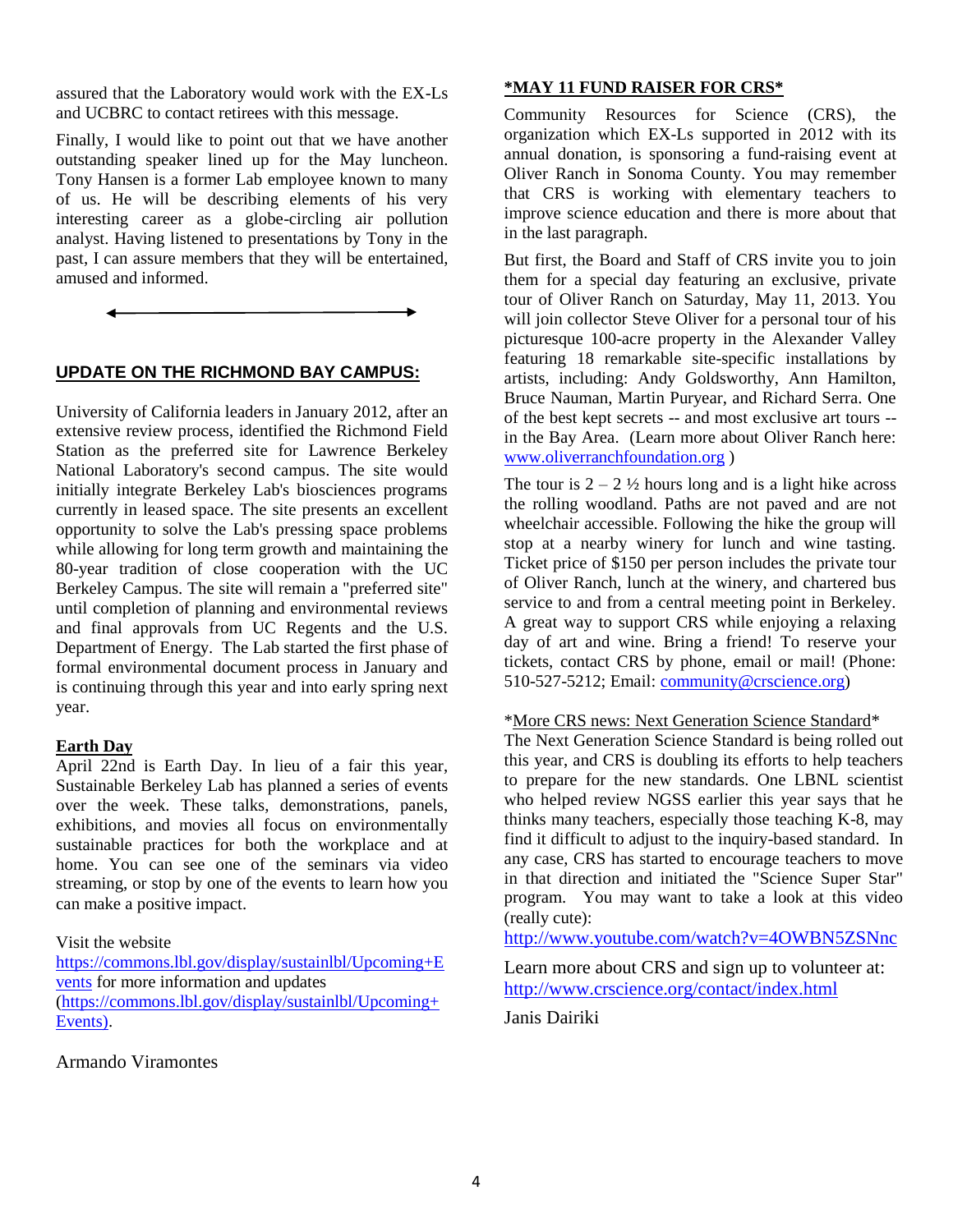# **DICK MACK REMEMBRANCE by BOB BUDNITZ**

*Dick Mack died in mid-March 2013. He was a long-time member of the EX-Ls, following an illustrious career at LBNL. Bob Budnitz, who served as the second Head (1975-1978) of the (then) Energy & Environment Division, offers his personal recollections of Dick*

Dick A. Mack, who worked at LBNL for over 30 years (1946-1977) and was one of the lab's most important people during that time, died on March 11 in Santa Cruz at age 91. This short reminiscence will recall Dick's early work with Ernest Lawrence and also his key work in helping in 1969-1973 to found the Energy & Environment Division (which split later into today's Environmental Energy Technologies Division and Earth Sciences Division.) After his retirement from LBNL, he and his wife Dorothy (who died in 2006) moved back to Santa Cruz County, where Dick had been born and raised and where he lived until his death.

Dick went though Santa Cruz public schools, graduated from high school in 1939 and from Cal in 1943. Then he promptly went into the service, spending the remainder of the war in Washington DC at the Naval Research Laboratory. He met and married Dorothy (who served in the war teaching at a marine school) in 1945. Dick's first job after the service was with the Rad Lab in Berkeley.

Dick had always been interested in electronics, including having a ham radio set as a small boy. This led first to his wartime posting (electronics research instead of a fighting role) and later to that first job at the Rad Lab. He quickly attracted the attention of Ernest Lawrence himself, who gathered a small group of young technical experts (known as "Lawrence's boys") to work with him directly on various new technical ideas. Lawrence would turn to his "boys" whenever he had an idea for a scientific or technical advance or an invention, or he had a need for independent evaluation of something he was thinking about. In telling these stories to me, Dick would always call Lawrence simply "EOL." He would say something like, "EOL asked me to do this as a rush job for 3 days …" or "EOL had this harebrained scheme that we had to straighten out." Anyway, Dick was proud to discuss those schemes with anybody younger (like me) who would listen. One such scheme was Lawrence's idea for a better color television, at the time not yet a commercial system (so this must have been in the late 1940s.) Lawrence had an idea that he put his "boys" to work on, and Dick worked on color TV off and on for a couple of years. But just as they were making real progress, apparently RCA patented a scheme that eventually became the winner in the global competition for color TV, and Lawrence had to drop the Berkeley work.

Those must have been heady days. Working under Lawrence, Dick had major roles in developing the control systems for both the 184-inch cyclotron and the new Bevatron, along with working on a lot of other advances in data-taking. Some of his work really made possible the elaborate physics and chemistry experiments for which

others at the Lab achieved major science fame, including Nobel prizes – with Dick (and others like him) in the background.

In late 1969, Andy Sessler and Jack Hollander founded an "environmental program office" that after considerable early growth became the Energy & Environment Division in 1973 when Andy became the lab director. Dick Mack, who by then was the Head of the lab's Electronics Engineering Department, quickly became the third leader of the nascent group. Dick was an invaluable member of the team, in part because he knew how to "get things done" in the lab bureaucracy. He was also trustworthy and good natured, which translated into an ability to work with younger staff (like me!) In parallel with his "day job" in Electronics Engineering, Dick spent most of his time helping E&E get off the ground during those formative years, 1970-1973. Frankly, Dick really had a lot to do with putting E&E on a firm footing within the Lab in the first few years because he was universally respected, which mattered a lot in those early times, when many in the rest of the Lab were frankly suspicious of E&E, or worse were openly skeptical about its founding and rapid growth. Dick also contributed technically to a few of the earliest E&E projects.

His relationship with me was typical. I was a youngster around 30 when the E&E program began, but Dick took me under his wing and helped me to figure out how to make a difference in the first few projects in E&E that he and I did together. [He did the same with the late Craig Hollowell. In July 1971, Craig and I became the first two actual employees of what was to become the E&E Division.] Dick was to me, as he was to Craig and several others, like a kind "uncle" whose demeanor was so wonderful that we all simply loved the guy. Everyone should have a mentor like Dick Mack.

The other major character feature of Dick Mack was that all his life he was an ardent Christian, whose faith sustained him (and Dorothy and their family) in a way that I marveled at. For a short period he tried to convert me until it became clear to him that it wasn't going to work (I'm a committed religious Jew), after which we spent the next few decades discussing honorably how my religious tradition and his interpret various religious ideas differently, and why. We both learned a lot, and grew to love each other all the more due to this dialogue we had over the years.

Dick Mack was one of the nicest people I've ever known, and he spent his whole life doing "good works" to further peace and prosperity wherever he could. What a great fellow!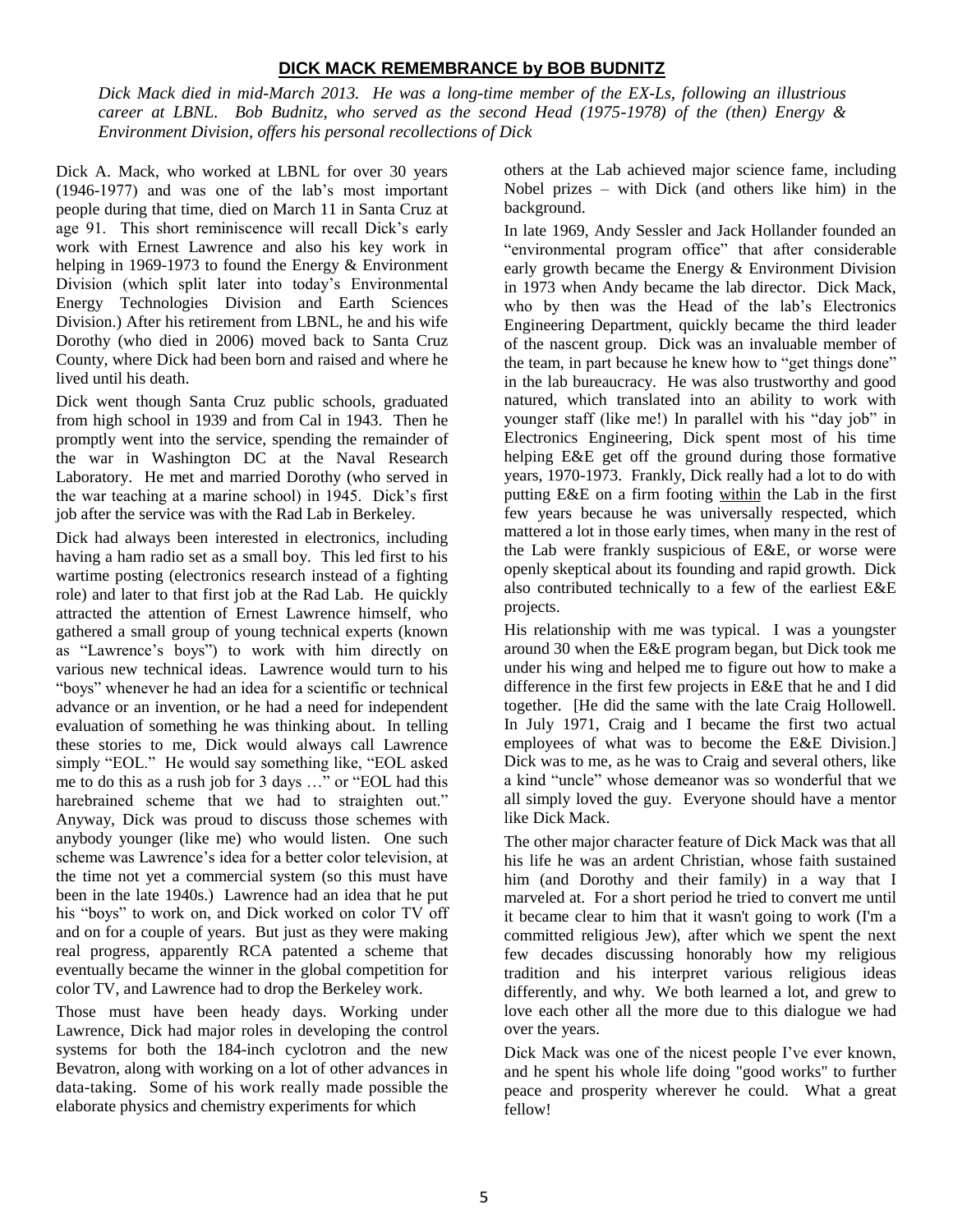# **DON'T LEAVE IT FOR YOUR SPOUSE TO THROW OUT**

# **Eleanor Dahl**

I think that most of you were aware that Per Dahl, my husband and friend of 45 years, died on October 1, 2011. Per was diagnosed with lung cancer in 2010, so we knew that each day was precious.

Per was born in the Georgetown Hospital in Washington, D.C. when his Norwegian father was working at the Carnegie Institute in Washington. His parents took him to Norway at the age of four and he returned to the United States at the age of 17 after the War, waiting in Eau Claire, WI until he could join the US Army to become acclimatized with being an American. Therefore, settling his estate brought on complex problems.

Before your spouse leaves you, the most important item to be done is to prepare a Living Trust with your lawyer. This eliminates the remaining partner from having all assets frozen and having to go through probate. The bank was probably the easiest part.

He left me his documents from 1950 and earlier, that he did not want to decide to throw out: documents, journals, letters, photos, etc.

Right after Per died—Day 1, I managed to trip over my cane giving myself a fat lip and a black eye and he wasn't even here to take credit for that!

Once I looked halfway decent, I went to the Watergate Market for food, etc. The market is where I received a lot of sympathy from many living in Watergate who had watched Per withering away. Friends told me that I would be at least two years cleaning up the unit. I'm a doer, no way. I was proven wrong!

My first jolt was from my lawyer. She said to make an appointment in 6 months to settle the estate. She said don't notify the Bank or Credit Cards but contact SS immediately. Well, I didn't want to wait that long doing nothing. Fortunately, Tom Beales sent me a checklist of what to do. I studied this list and checked off the items that I could accomplish without the lawyer. What a great help, thanks Tom.

It took almost 6 months to complete the estate. First thing was to have a meeting at the Social Security office in downtown Berkeley. People were complaining about the office but I didn't have any problems. Insurance policies, IRAs, UC Berkeley retirement program, etc., could all wait. I did them one at a time so they went smoothly.

This year has been quite a journey and how to tackle all the books; his papers, and his father's papers from 1920s, etc.?

Jeanne and Bill Hassendahl came over one day to sort through all Per's papers. We managed to go through about six large packing boxes of his papers from

Brookhaven National Laboratory, Lawrence Berkeley National Laboratory, and Superconducting Super Collider, conference papers, etc., in one long day with a pleasant break for lunch. Guess what? Almost all of his papers are on the Internet in different libraries here and abroad. We did ship off a small box of items to the Superconducting archives in Florida.

In addition, I had two large books of Per's father's papers. They, too, were on the Internet. The recycle bin in my building was the recipient for all these papers.

Per left 6 bookcases of books that needed a home. Well, the El Cerrito library had a program of just pick up a free book—no help there, also the going rate for used books, .60 cents. Moe's did take a few. Some of these were not all the type of books for a local library. Several cartons of other books were left at a local library. In addition, Per was very interested in wartime books—these are in English, Art, stamps, etc., that I would like to find a home for as well.

I typed a list of the titles and authors for his History of Science books for one shelf and sent it off to the Office of History of Science and Technology (OHST) where Per had been a Visiting Scholar for several years. OHST had a visiting professor from the University of Lisbon, Portugal. She looked at the list and said yes. Six cartons of his books are now in the OHST library in Lisbon.

One and ½ shelves of books in Norwegian! I typed up a list of these books and sent it off to the Norwegian Consulate in SF. While they were impressed with the collection and it was worth having, they did not have the room. However, the Seamen's Church in SF took all of these books.

What to do with 29 large pages of Per's cartoons that he drew just after the war and are in Norwegian? A friend contacted the Resistance Museum in Oslo, yes; they would like them. They are now in Oslo. Then there were more of his Father's papers. One envelope has been sent to the FRAM Museum in Oslo and I'm finding more to go to Oslo. Per's other art works have been spoken for by the family. Three of Per's father's painting now have a home with other family members. Whatever is left will go to a family cottage at Lake Chetek, WI.

Per also left a book about his career in Science and covering some of Per's Father's work as a physicist in Norway. I have been working on this 17-Chapter document, mainly for the family. Another unpublished book is on the "Sinking of the Tirpitz," during the war in Norway.

Also, any suggestions regarding what to do with an 11 volume stamp collection (continued on page 7)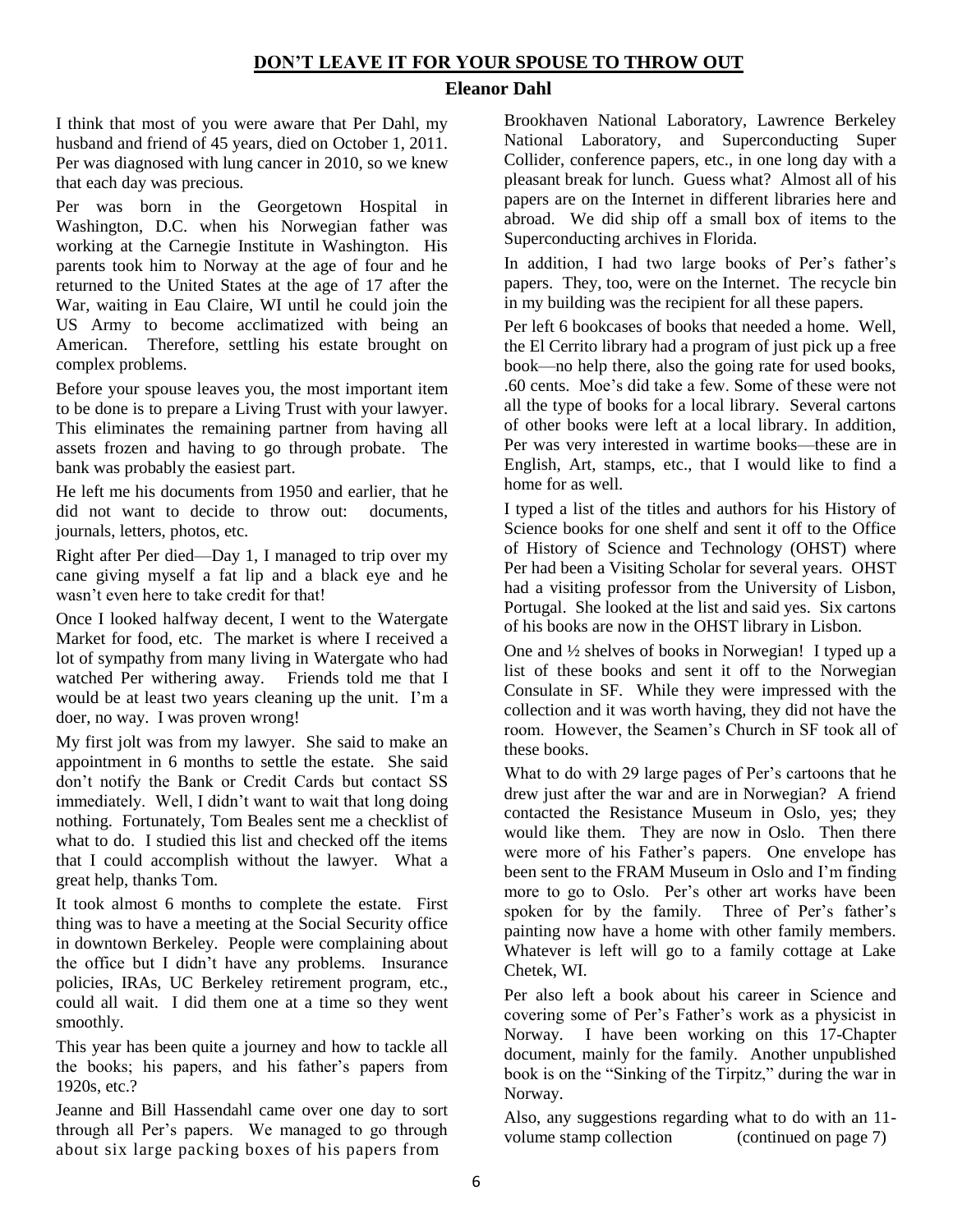(rather than a standard stamp album, Per drew around each stamp) would be very welcomed.

So, as I say "Don't Leave It For your Spouse." Although, I'm not sure what I would have done without all these items to worry about this past year, this year, and probably, next year, as well. Some of you might have had similar experiences.

# **EXCITING TOURING OPPORTUNITIES FOR FALL 2013**

The UC/CUCRA Travel Program, designed especially for UC retirees and managed by Collette Travel, is offering two new tours for Fall 2013. The first is Shades of Ireland. The second is Rediscover Cuba – A Cultural Exploration. This tour is offering a unique experience for U.S. citizens who have not been able to visit Cuba for many years. These and other fall tours are briefly described below.

**Discover Croatia** – 14 Days – September 9 - 22, 2013 - \$4,299

Tour Highlights: Venice, Opatija, Wine Tasting, Plitvice Lakes National Park, Dubrovnik, Split, Diocletian's Palace, Zagreb, Bled, Pletna Boat Ride

**Shades of Ireland** - 10 Days – October 28 – November 6, 2013 - \$3,249

Tour Highlights: Dublin, Irish Evening, Kilkenny, Waterford Crystal, Blarney Castle, Jaunting Car Ride\*, Ring of Kerry, Killarney, Farm Visit, Limerick, Cliffs of Moher, Galway, Castle Stay

**Italian Vistas** – 13 Days – November 2 – 14, 2013 - \$4,499

Tour Highlights: Rome, Colosseum, Ruins of Pompeii, Sorrento Coast, Isle of Capri, Florence, Statue of David, Leaning Tower of Pisa, Tuscan Winery, Venice, Murano Island, Verona, Stresa, Locarno, Switzerland

**Rediscover Cuba** - **A Cultural Exploration** - 9 Days– September 8 – 16, 2013 - \$4,099

Tour Highlights: Trinidad, Pottery Demonstration, Cienfuegos, Bay of Pigs Museum, Havana, Cuban Fine Arts Museum, Maqueta de la Ciudad de La Habana Museum, Ernest Hemingway Home, Casa Fuster

Go to Collette Vacations:

<http://www.collettevacations.com/brochure.cfm> or (877) 872-4331 for detailed tour information and booking. These tours are offering early booking discounts so contact Collette Vacations as soon as possible. Remember, these tours are available to your family and friends; you are not required to be a UC Retiree to book or participate in any of these tours. When conferring with Collette staff, retirees should be sure to indicate their UC affiliation so that CUCRA receives the proper credit and commission.

# **KEEPING IN CONTACT WITH THE LAB Donald Grether**

One of the results of the recent retiree survey was that retirees really want to remain in contact with the Lab. There is no panacea, and what works for one person may not for another. However, there are a couple of ways to keep up with at least some of what is going on at the Lab.

The first is to join Friends of Berkeley Lab. It is free and all you need is an email address. Go to the Lab's home page at lbl.gov and then to F on the A-Z Index. Scroll down to Friends of Berkeley Lab and then click on Interested in Joining? If you join you will receive an occasional email announcing special events (such as the October, 2012 Open House) and providing some information about what is going on at the Lab. For example, the most recent edition is dated April 8, 2013 and includes an announcement about the next Science at the Theater to be held on April 22 and address "How Hot Will it Get?" – referring of course to Global climate change. The free talk will start at 7:00 pm at the Berkeley Repertory Theatre.

There are also brief articles with photos on a variety of topics including: Why clouds matter and why there may be fewer of them, Engineering bacteria to generate currents, Lab Director co-authors Atlantic op-ed on sequestration cuts, and A long journey home: Original 11 inch cyclotron returns to Lab after 75 years.

Second, each day the Lab sends the email today at Berkeley Lab (TABL) to everyone with an lbl.gov email address. However, TABL is also available on the Lab's home page. Just click on Today at Berkeley Lab near the upper right-hand corner. [It's also worth staying on the home page for a while. There is an ever-changing array of short articles with photos.] Each edition of TABL consists of a list of titles or "one-liners". If you are interested in a given topic, just click on the title. Examples from the April 9, 2013 edition are: Researchers find way to catalyze more sugars from biomass, Daughters and sons to work day on April 18, and this month in Lab history…Lawrencium added to periodic table.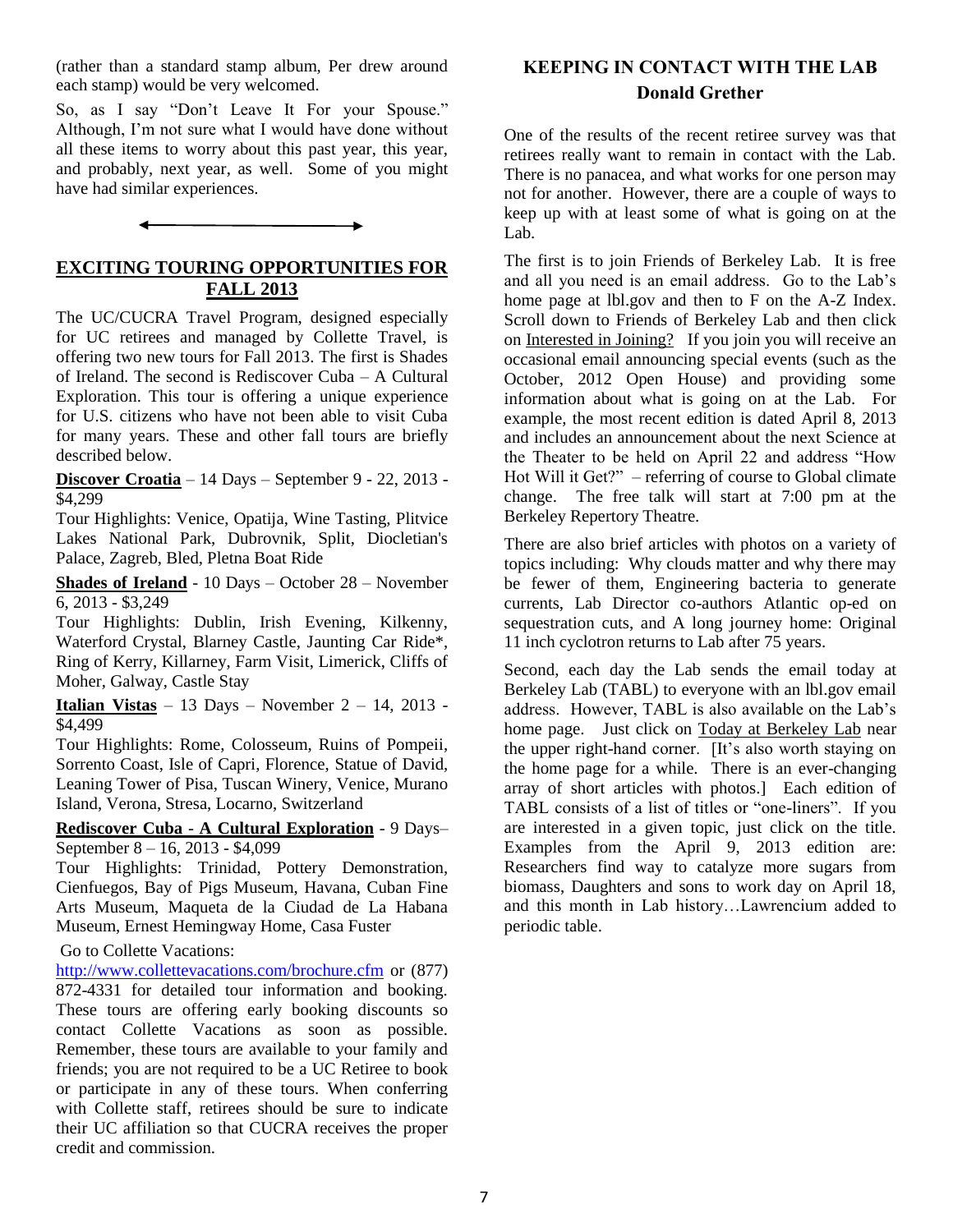# **REPORT ON LBNL RETIREE SURVEY/ACTIONS**

I hope you have all had a chance to look at the survey report on the EX-Ls web page at: [http://www.lbl.gov/EX-Ls/.](http://www.lbl.gov/EX-Ls/) The survey with 425 responses (19% response rate) provided interesting results and sufficient information to address our main goals: to obtain a comprehensive picture of Lab retirees, to ensure that programs and activities of the EX-Ls and the UC Berkeley Retirement Center (UCBRC) are well aligned with retiree interests, and to inform LBNL management of the continuing contributions Lab retirees make to the Lab, the University and their larger communities.

The results suggest that most LBNL retirees are enjoying retirement. They typically lead busy, productive and satisfying lives, continue to make important contributions to the Lab and UC, and are actively involved in their local communities.

There are a small number of retirees for whom the experience has not been as positive. Issues that negatively impacted some respondents were poor health of retiree or spouse/partner, lack of preparation for retirement and trouble adjusting to life changes. Based on the 17% of respondents who were either caregivers or care receivers, UCBRC has established a new healthcare support group for them.

The awareness level about UCBRC is good and almost one-quarter of the respondents have been involved in UCBRC activities and programs. Several respondents commented that the UCBRC is one of the best things about retirement.

We (Ad hoc survey committee members) have discussed the survey results with Lab Management and with Patrick Cullinane, UCBRC director, to explore how we can best respond to retirees' comments. We have learned, for example, that retirees really want to remain in contact with the  $Lab - not$  surprising when over  $50\%$ of the respondents had worked at the Lab at least 20 years. We were pleased to find that Laboratory Management showed considerable interest in the survey results and has proposed to work with the EX-Ls in improving the interactions between the Lab and the retiree community. Since the Lab does not currently have a list of retirees it has been difficult to achieve any direct communication. UCBRC is willing to help with mailings to retirees since it does have names and addresses. This would enable the Lab to communicate directly with all retirees, not just EX-Ls members, and would be especially important in passing on messages that impact retirees. Direct communication would also provide a way for the Lab to let retirees know about volunteer opportunities at the Lab that could utilize and profit from their expertise.

Activities being considered by the EX-Ls include expanded newsletter coverage to convey more Lab news, additional social activities, Lab tours, and a possible history project in collaboration with the Lab.

We want to again thank all of you who responded to the survey. The Board would welcome any further comments or suggestions you may have.



# **SUMMARY OF LUNCHEON TALK ON FEBRUARY 21, 2013**

# **Caldecott Tunnel Fourth Bore Project Elpidio Perez, Speaker**

The Caldecott tunnel is well known to all of us and many use the tunnel on a daily basis to get to the Lab. As we know all too well, the present three bore tunnel with its traffic switches can be a nightmare. Enter the dedicated Fourth Bore to relieve the congestion started in 2010, it will be completed this year. Problems in getting over the East Bay Hills from the Berkeley/Oakland area to Orinda and points east is not a new one. Back in the 1880s people began to discuss a tunnel through the hills to make is easier for residences on the eastern side to access the western region. By 1904 the first tunnel was a reality. It was a single, one-way tunnel that accommodated horse and buggy as well as automobiles. The tunnel known as the Kennedy Tunnel was 1,000 meters long and 17 feet wide and was timber supported. This old tunnel is now sealed and a faded memory.

By the 1930s there was a large increment in population in Contra Costa County that resulted in the need for a new tunnel. A two-bore tunnel was designed and paid for by WPA funds, part of the New Deal to provide employment for out-of-work citizens. This tunnel was completed in 1937 but not without its tragedies. Several deaths of construction workers occurred. However, upon its completion, the tunnel saved motorists an hour in travel time. The tunnel was named the Caldecott Tunnel in the 1960s in memory of Thomas Caldecott, former Alameda County supervisor and a big supporter of tunnels.

Post WWII there was an enormous growth spurt in Contra Costa County that again lead to the consideration of yet another bore, the third bore. The third bore was completed in 1964 and served approximately 54,000 vehicles daily. Fast forward to the present, the 3-bore tunnel serves 160,000 vehicles (continued on page 9)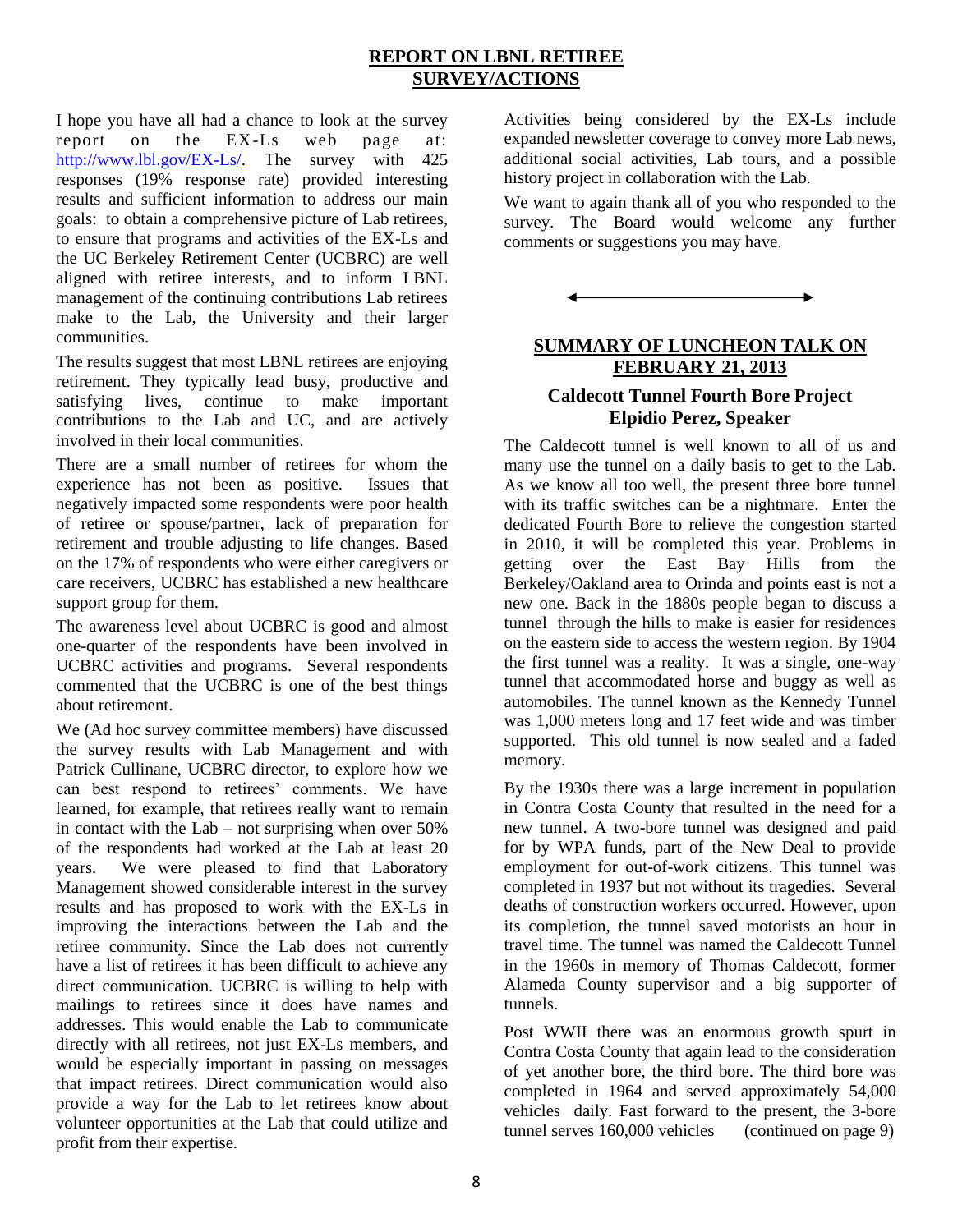daily. This led to the daily traffic shifts designed to aid traffic movement at peak hours. Needless to say, this solution did not work well and a fourth bore was needed to ease traffic. The total cost of the fourth bore was estimated at \$402.1 million (compare this \$11.5 million for the  $3<sup>rd</sup>$  bore in 1964!). Funding was obtained from federal, state, regional and local sources and boring began in 2010.

Boring the tunnel was complicated by the nature of the rock which was inconsistent; some very hard like granite and others brittle. Two borers were used to drill the tunnel and no explosives were used. Because of the fear of gasses in the newly forming tunnel and because of hazardous fumes both engines used to bore the tunnel were state-of -the-art electrical units. One started at the Orinda side and the other on the Oakland side. Just imagine trying to line up both sides so they would meet mid-tunnel. After removing 1 foot of rock in either direction, the areas were surveyed at both ends. This paid dividends; when the tunnel broke through, it was off the mark by only one-half inch!

The fourth bore is 1,033 meters long and is 0.9 miles from the Hayward fault. It is built to withstand a 7.2 earthquake. Excavation and support of the tunnel was tailored to the ground conditions in the immediate area. Iron lattice girders, bolts and shotcrete (reinforced concrete) were used to stabilize the tunnel which is horseshoe shaped. Seven cross-passages exist between the fourth bore and third bore to aid in evacuation in case of fire and other catastrophic events. Construction is state-of-the-art with much thought being put into safety. There are 12 foot shoulders so disabled autos can easily be pulled off the roadway. Jet fans are present to prevent the accumulation of excessive traffic fumes and lighting is designed to prevent "tunnel vision".

Rock formations in the fourth bore date back to the Miocene period (5-23 million years ago). The crews constructing the tunnel found interesting fossils such as from camels (they actually originated in America and not Arabia), fish, wolverines and ruminating pig. The UC Museum of Paleontology will be the recipient of the fossils and will analyze and catalogue them.

When will the Fourth Bore open to traffic? The exact date is not known but CalTrans is shooting for this August. They hope it will be before the new span of the Bay Bridge opens on Labor Day. The race is on!

# **LUNCHEON SPEAKER FOR MAY 16, 2013**

# **Dr. Anthony D.A. Hansen Magee Scientific Corporation, Berkeley** *COMBINING SCIENCE WITH ADVENTURE: CHASING AIR POLLUTION TO THE ENDS OF THE EARTH*

Dr. Tony Hansen is a scientist with a variety of interests and experiences that overlap areas of scientific research, gadgetry and instrumentation, business entrepreneurship, and an attraction to discomfort. His work in atmospheric science was quickly accompanied by the realization that since there is air everywhere, one must travel in order to study it. He soon graduated from the standard postdoc's torture on broiling asphalt in summer Los Angeles, to the cooler climes of the Poles; becoming unipolar in his early career and bipolar by age 50. He will share some of his experiences in his luncheon talk, illustrated with flames, black umbrellas and other visual aids.

Tony joined the Lab in 1977 fresh from gaining his Ph.D. in Physics on the Berkeley campus. He worked in the Atmospheric Aerosol Group under Tica Novakov until 1990, during which time they concentrated on the properties of the "Black Carbon" (or "Soot") particle. The group discovered, defined and developed methods for studying this pollutant. At the time, 'soot' was regarded as a historic relic of the 'Coal Age'; but in the intervening years, it has come to be recognized as the Number-2 contributor to global Climate Change, and the number-1 indicator of the adverse public health effects of exhaust emissions. Tony developed an instrument for measuring 'Black Carbon' in real time, and formed a business in 1986 to commercialize this invention. He subsequently transferred to a part-time position in the Engineering Division in 1990 where he contributed to the early success of the instrumentation and automation program within the fledgling Human Genome Project. The other half of his time was devoted to growing his business and using his instrument to measure Black Carbon in heavily-polluted places such as India and China, and at supposedly pristine locations such as the North and South Poles. He took early retirement in 2005 to continue the business and scientific development of the instrument. In this talk he will outline the attributes of Black Carbon and its effects on climate and health, and will then show some pictures from his most recent trip to the South Pole to install one of his units.

Dr. Tony Hansen's background is in experimental physics, instrumentation and aerosol science. He received his M.A. in physics from Oxford in 1972, and his Ph.D. in physics from U.C. Berkeley in 1977. He had a thirty-year career with Lawrence Berkeley National Laboratory before retiring in 2005. During this time he published more than 60 papers in the field of atmospheric sciences and generated more than 20 patents in instrumentation related to aerosol monitoring, genome mapping and other to pics.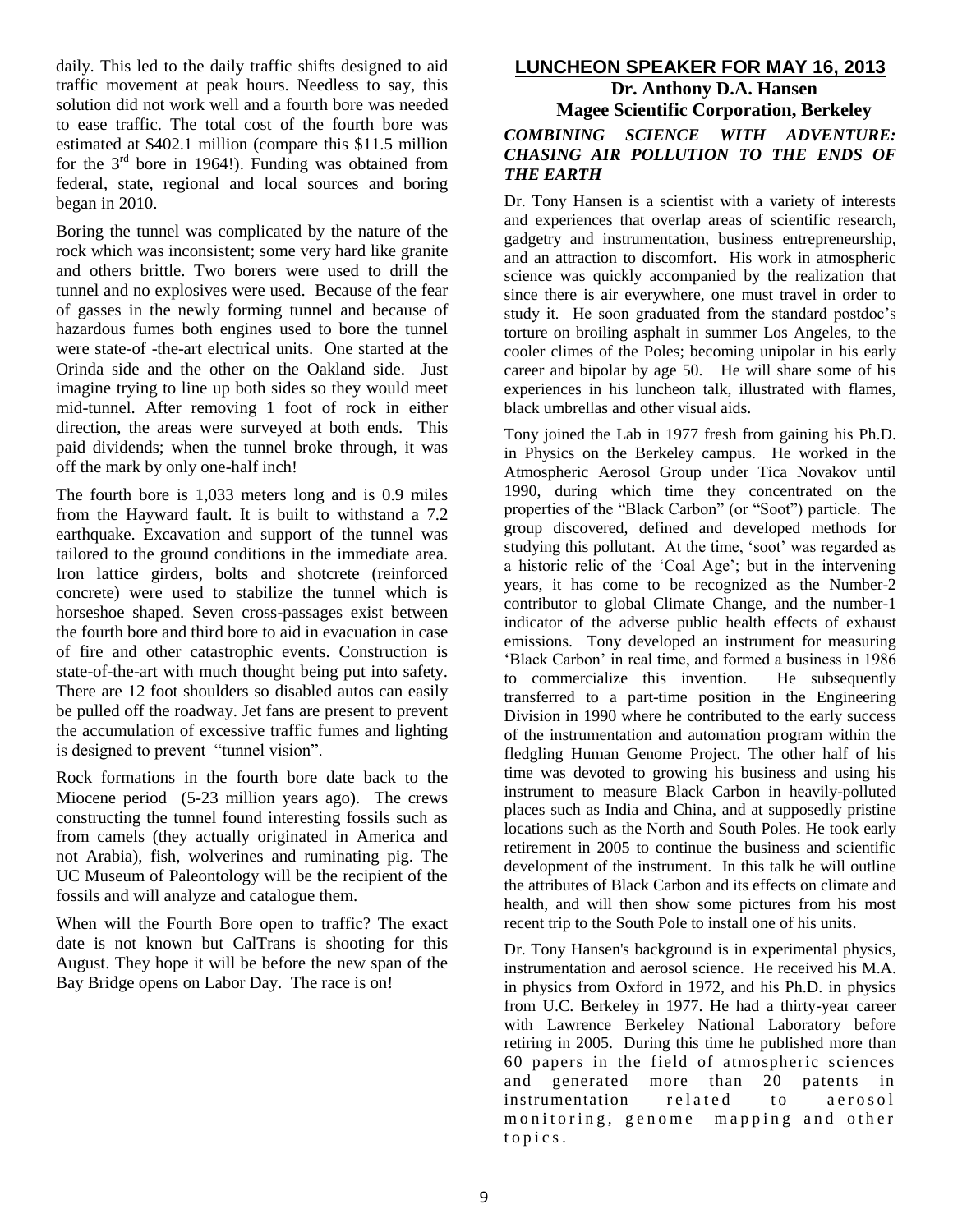# **ATTENDEES AT THE FEBRUARY 21 LUNCHEON**

Pauline Fleischer Ken Mirk Ion & Bette Zbasnik

Maxine Adams Trudy Forte Sandra Mocco Marge Albo **Robert Fulton** Robert Fulton Nancy & Vic Montoya Jose Alonso **Miguel Furman** Marty Morimoto Richard Baker Rick Gough Rick Gough Robert Mortiboy Winnie Baker Harvey Gould Rolf Muller Tom Beales **Don & Becky Grether** Charles & Anita Ogden Robert Belshe Connie & Ed Grondona Fred Perry Edward Bennett Margaret Grossel Terry Powell Bill Benson James & Lorraine Haley Mike Press Eugene & Myrna Binnall Inge Henle Donald Rondeau Igor Blake Dawn Holley Esther & Ron Schroeder Kay Bristol Egon Hoyer Richard & Joan Sextro Jerry Bucher Vicky & Richard Jared Brenda Shank Geores Buttner Hilma Johnsen Claire Shigley Mary Clary **Ioe Katz Betsy Smith** Patrick Bullinane James Koeppel Karen Springsteen Eleanor Dahl Judy & Stan Kody David & Sally Stevens Janis & Ned Dairiki Matt Kotowski Sandra Stewart Diane D'Aoust Richard LaPierre Woody Suoza Genevieve Dreyfus Almon (Bud) Larsh Irma Vogel Andy Dubois John & Barbara Lax Louise Vogelsberg<br>
David Edgar Branko & Ana Leskovar Lee Wagner Branko & Ana Leskovar Lee Wagner Tom Elioff **Rayne Merrywood** Ron Yourd<br>
Ren Feinherg **Ron Ron Ron Ron Ron Ron Ron Ron Ron Ron** Ron Rollan Zalki Ben Feinberg and Bob Miller and Allan Zalkin

> Elpidio Perez – Guest Speaker Joseph Harkins - Guest